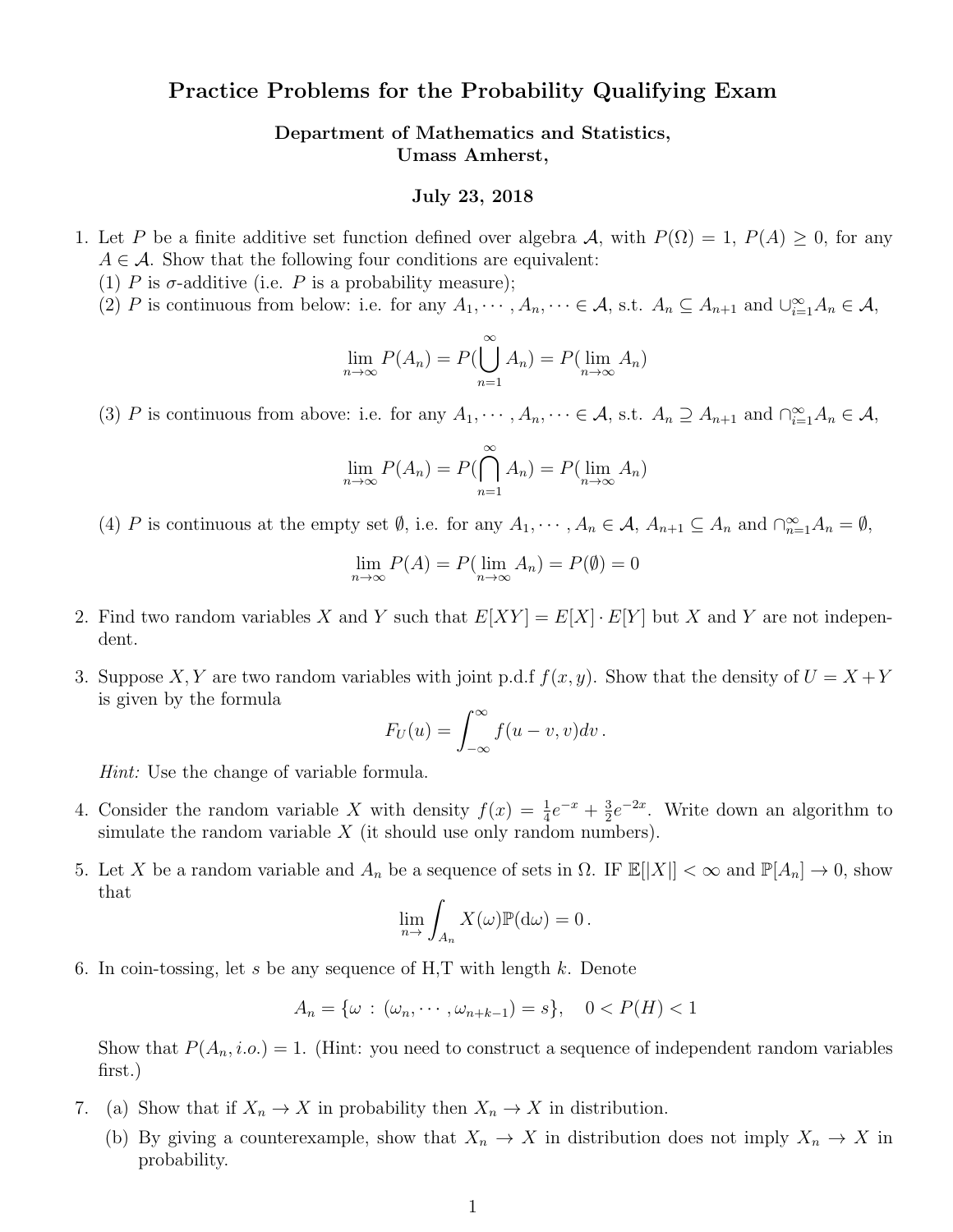8. Assume that  $\phi(t)$  is the characteristic function of a random variable. Prove that  $|\phi(t)|^2$  is also the characteristic function of a random variable. Let  $\phi(t)$  be the characteristic function of a random variable X. Assume that  $\phi'(t)$  exists for all t in some neighborhood of 0. (a) Assume that

$$
\lim_{t \to 0} \frac{\phi(t) - 1}{t^2} = \frac{1}{2}\sigma^2 > -\infty
$$

Prove that  $E(X) = 0$  and  $E(X^2) = \sigma^2$ . (Hint. Using the assumptions, determine the value of  $\phi'(0)$ ) and using L'Hopital's Rule, prove that  $\phi''(0)$  exists and calculate its value.

9. Let  $\Omega = \mathbb{N}$ . Define  $N_n(E) = |E \cap \{0, 1, \dots, n\}|$ . Let C be the collection of sets such that

$$
C = \{ E \subset \Omega \mid \lim_{n \to \infty} \frac{N_n(E)}{n} \text{ exists } \}.
$$

Show that C is not a  $\sigma$ -field. Give an example of  $E \in \Omega$  that is not in C.

10. Let X and Y be two independent random variables. If  $\mathbb{E}[X] < \infty$ , show that for any Borel set B,

$$
\int_{Y \in B} X(\omega) \mathbb{P}(\mathrm{d}\omega) = \mathbb{E}[X] \mathbb{P}[Y \in B].
$$

11. Let  $X_n$  be a sequence of random variables. If

$$
\sum_n \mathbb{P}[|X_n| < n] < \infty \,,
$$

show that

$$
\limsup_{n \to \infty} \frac{|X_n|}{n} \le 1
$$

almost surely.

- 12. Prove Slutsky's theorem: If  $X_n \to X$  in distribution,  $Y_n \to c$  in probability for some  $c \in \mathbb{R}$ , then  $X_n + Y_n \to X + c$  in probability.
- 13. Let  $X_1, X_2, \cdots$  be i.i.d nonnegative random variables such that  $\mathbb{E}[X_1] = 1$  and  $\text{Var}[X_1] = 1$ . Let Let  $X_1, X_2, \dots$  be i.i.d nonnegative random variables such that  $\mathbb{E}[X_1]$ .<br>  $S_n = X_1 + \dots + X_n$ . Show that  $2(\sqrt{S_n} - \sqrt{n}) \to N(0, 1)$  in distribution.
- 14. Let  $X_n$  be a Poisson random variable with parameter n. Show that  $\frac{X_n-n}{\sqrt{n}}$  converge in distribution to a standard normal random variable.
- 15. Assume that  $T_i$ ,  $i = 1, 2, \cdots$  are IID random variables with such that  $E[T_i] < \infty$  and  $0 < T_i < \infty$ with probability 1. Let  $S_n = T_1 + \cdots + T_n$ .

$$
N_t = \sum_{n=1}^{\infty} I_{\{S_n \le t\}}.
$$
\n
$$
(1)
$$

Show that, almost surely,

$$
\lim_{t \to \infty} \frac{N_t}{t} = \frac{1}{E[T_1]}
$$
\n(2)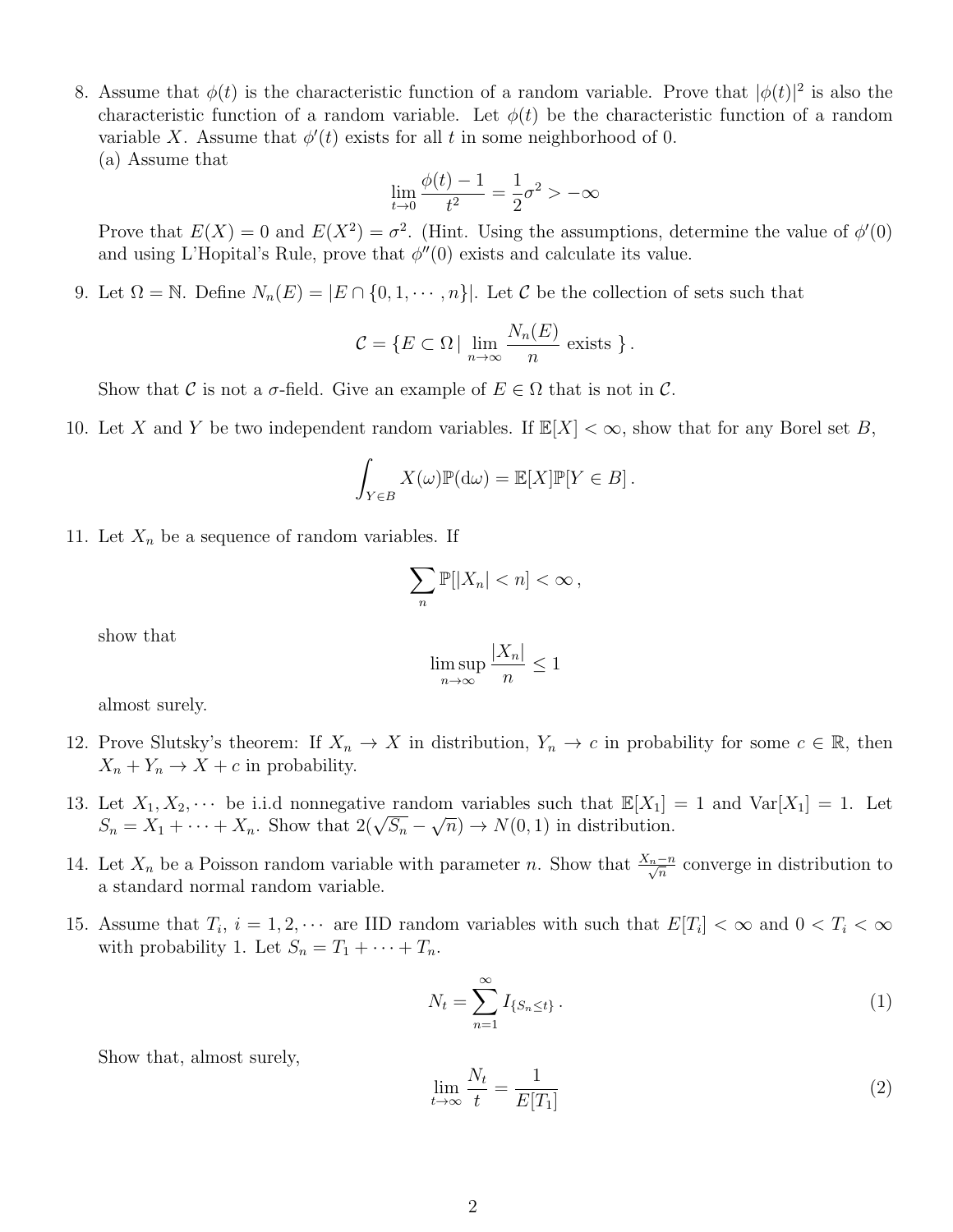16. Two individuals A and B require a hear transplant and and the remaining time they will live without such a transplant is exponential distributed with mean  $\mu_A$  and  $\mu_B$  respectively. Individual A is first on the list to receive a transplant and  $B$  is second, provided of course they are still alive when a heart is available.

New hearts become available according to a Poisson process with rate  $\lambda$ . Compute

- (a) The probability that A receives a new heart.
- (b) The probability that  $B$  receives a new heart.
- 17. A process moves on the integers  $S = \{1, \dots, N\}$ . Starting with 1 the process moves to an integer greater than its present position and with equal probability to any greater integer. The state  $N$  is absorbing. Find the expected number of steps until reaching N.
- 18. Suppose  $P(x, y)$  is the transition matrix of an irreducible Markov chain on the state space S. A function  $f : S \to \mathbf{R}$  is harmonic at x if

$$
f(x) = Pf(x) \equiv \sum_{y} P(x, y) f(y)
$$
\n(3)

Show that if f is harmonic at every point  $x \in S$  then f is constant.

- 19. Suppose that  $X_t$  is Poisson process with rate  $\lambda$  and that each event can be characterized as type I with probability p or type II with probability  $(1-p)$ . Let  $X_t^I$  and  $X_t^{II}$  be the number of events of type I and II respectively up to time t. Show that  $X_t^I$  and  $X_t^{II}$  are independent Poisson process with rate  $\lambda p$  and  $\lambda(1-p)$ .
- 20. Let  $Z_n$  be a sequence of independent geometric random variables, i.e. for  $k \geq 0$   $P(Z_n = k) = (1-p)^k p$ . Let  $X_n = max(X_0, Z_1, Z_2, \cdots, Z_n)$  where  $X_0$  is a random variable independent of  $Z_n$ ,  $n \geq 1$ . Show that  $Z_n$  is a Markov chain and compute its transition probabilities. Does the Markov chain has a stationary distribution?
- 21. A cat C and a mouse M are moving everyday from room 1 to room 2 according to a Markov chain with respective transition matrices

$$
P_C = \left(\begin{array}{cc} 0.2 & 0.8 \\ 0.5 & 0.5 \end{array}\right), \quad P_M = \left(\begin{array}{cc} 0.6 & 0.4 \\ 0.1 & 0.9 \end{array}\right)
$$

- (a) In the long run how often are the cat and the mouse in the same room.
- (b) Today C is in room 1 while M is in room 2. Compute the expected time until they are in the same room.
- (c) Today C is in room 1 while M is in room 2. Compute the probability that they first meet in room 1.
- 22. In a certain game that ends up in 1=Win, 2=Tie, 3=Loose, a certain team performance is modeled by a Markov chain transition matrix

$$
P = \left(\begin{array}{ccc} 0.6 & 0.2 & 0.2 \\ 0.4 & 0.4 & 0.2 \\ 0.3 & 0.3 & 0.4 \end{array}\right).
$$

For each win each player get \$1000 and for each tie \$200. In addition if there is two wins a row each player player gets an additional \$1000. In the long run how much does a player win per game.